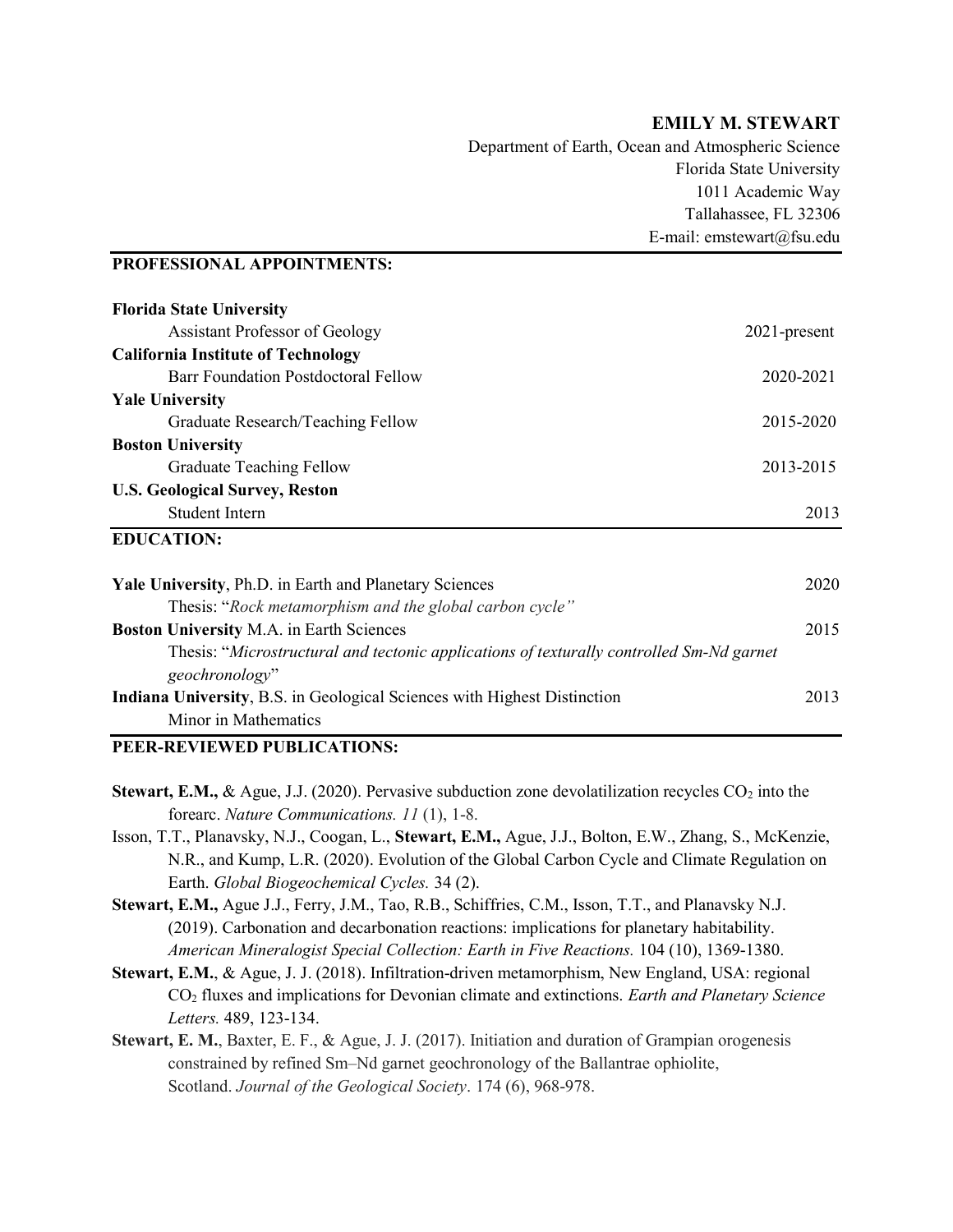#### IN REVIEW:

Aerden, D.G.A.M, Farrell, T., Baxter, E.F., Stewart, E.M., & Bouybaouene, M.L. (in review at Tectonics). Tectonic evolution of the Betic-Rif orogen constrained by 3-D microstructural analysis and Sm-Nd dating of garnet porphyroblasts.

## IN PREPARATION:

Stewart, E.M., Eiler, J.M., and Bucholz, C.E. (in prep.) Metamorphic reaction controls on carbonate clumped isotope equilibria.

## GUIDEBOOKS:

Wintsch, R. P., Kunk, M. J., Aleinikoff, J.N., Roden-Tice, M., Stokes, M.R., Stewart, E.M., and Steinen, R.P. (2012). Temperature-time paths tie the tales of two forelands: The Narragansett and Hartford basins, in Thomas, M.A., ed. State Geological and Natural History Survey of Connecticut, Guidebook No. 9, C1-C32. ISBN 978-0-942081-19-0.

## CONFERENCE ABSTRACTS:

- Stewart, E.M., Eiler, J.M., and Bucholz, C.E. (2021) Barely metamorphic: carbonate clumped isotope thermometry applied to low-T reaction zones in marbles of the Alta Stock contact aureole, Utah. AGU Fall Meeting (format TBD).
- **Stewart, E.M., & Ague J.J. (2020) Observing decarbonation: field study reveals massive CO<sub>2</sub> release** during subduction of ocean crust. AGU Fall Meeting (e-lighting presentation). Invited
- Stewart, E.M., & Ague, J.J. (2019) Decarbonation of the subducting slab: observational constraints from the Cycladic Blueschist Unit, Greece. AGU Fall Meeting (oral presentation; awarded OSPA prize)
- Stewart, E.M., & Ague, J.J. (2019) New Observational Constraints on Decarbonation During Subduction. Deep Carbon 2019: Launching the Next Decade of Deep Carbon Science. (poster presentation)
- Ague, J.J., Keller, D.S., & Stewart, E.M. (2019) Current and future challenges in metamorphic petrology. GSA Annual Meeting.
- Aerden, D.G.A.M., Farrell., T., Baxter, E.F., Stewart, E.M., & Bouybaouene, M. (2019) Integrated microstructural analysis and Sm-Nd dating of garnet porphyroblasts from the Alpujarride-Sebtide complex and tectonic implications. University of Granada Workshop: Alboran Domain and Gibraltar Arc.
- Stewart, E.M. (2019) Look at your rock: using detailed petrography to groundtruth thermodynamic modeling in the Wepawaug Schist, the Middletown Formation, and beyond. GSA Northeast Section Meeting. (oral presentation)
- **Stewart, E.M., & Ague, J.J. (2018) Tracing Fluid Infiltration and Resultant CO<sub>2</sub> Release in Subducted** Lithologies of the Cycladic Blueschist Unit, Greece. AGU Fall Meeting. (poster presentation)
- Stewart, E.M., & Ague J.J., (2018) The Acadian Metamorphic Carbon Flux and Devonian Climate. Goldschmidt Geochemistry Conference. (poster presentation)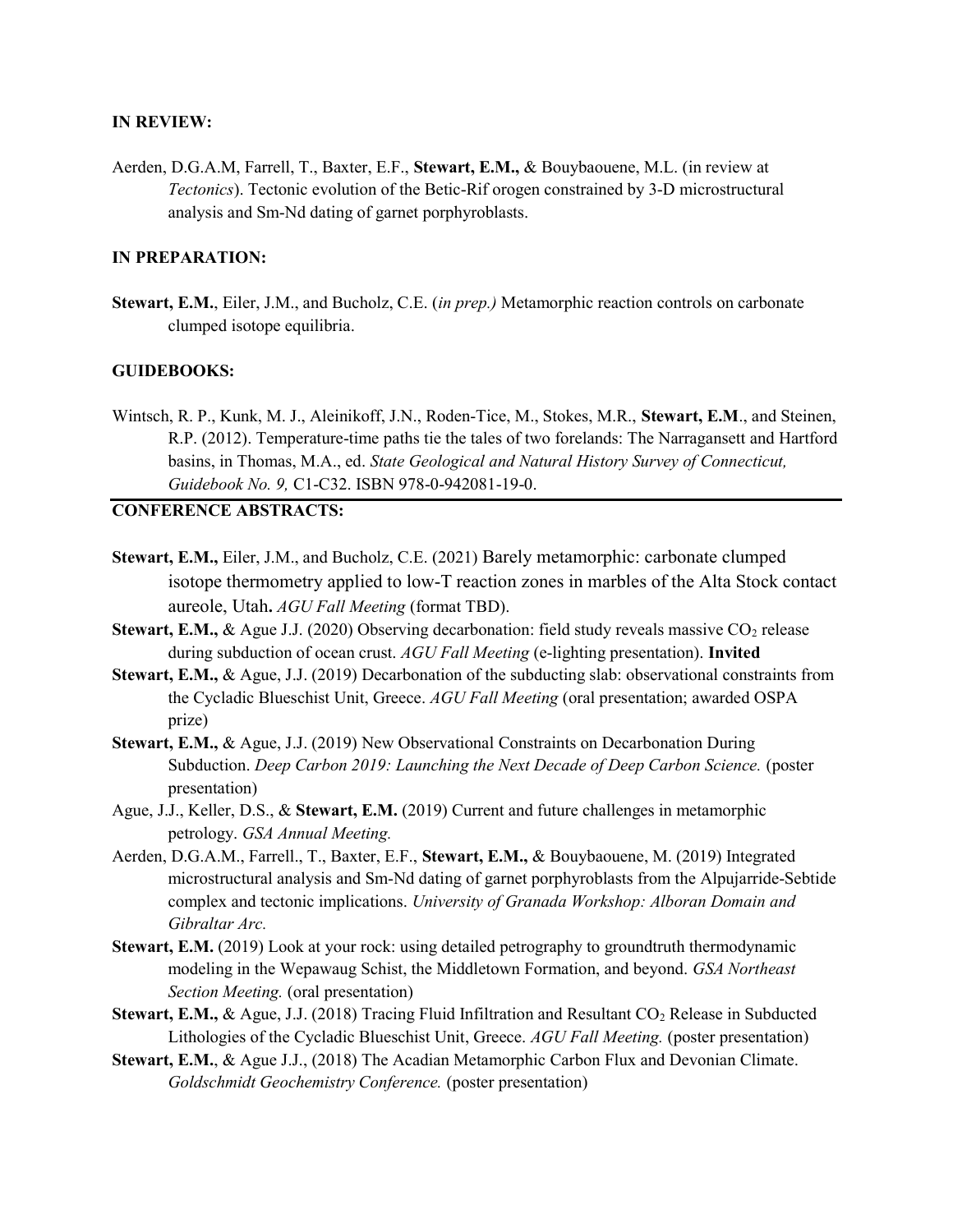- Ague, J.J., & Stewart, E.M., (2018) Decarbonation Reaction in Subduction Zones and Collisional Orogens. Deep Carbon Observatory "Earth in Five Reactions" Workshop.
- Farrell, T.P., Baxter, E.F., Aerden, D.G.A.M., & Stewart, E.M. (2018) Investigating the Tectonic Significance of Foliation Intersection Axes (FIA) within Garnet using Sm-Nd Geochronology. GSA Northeast Section Meeting.
- Aerden, D.G.A.M., Bouybaouene, M., Badreddine, I., Baxter, E.F., Farrell T.P, & Stewart, E.M. (2018) Tectonic evolution of the Betic-Rif orogen as recorded by FIA. AAPG Workshop in Granada, Spain.
- Stewart, E.M., & Ague, J.J. (2016) Large-scale open-system behavior of carbon dioxide in the continental lithosphere deduced from closed-system modeling of metamorphic phase equilibria in the Wepawaug Schist, CT. GSA Annual Meeting. (oral presentation)
- Stewart, E.M., Baxter, E.F., & Ague, J.J. (2015) Onset of Grampian orogenesis constrained by high precision Sm-Nd garnet age of the Ballantrae Ophiolite. GSA Annual Meeting. (poster presentation)
- Stewart, E.M., Wintsch, R.P., & Fetherston, D. (2013) Interplay between strain and metamorphism in amphibolites of the Bronson Hill Terrane, CT. GSA Northeast Section Meeting. (oral presentation)
- Stewart, E.M., Wintsch R.P., & Stokes M.R. (2012) Alleghanian Deformation and Fabric development in Amphibolites of the Bronson Hill Terrane, CT. GAC-MAC Combined Meeting. (poster presentation)
- Stewart, E.M., Wintsch, R.P., & Stokes, M.R. (2012) Implications of Chemically Zoned Tschermakites in Amphibolites of the Bronson Hill Terrane, CT. GSA Northeast Section Meeting. (poster presentation)

## HONORS AND AWARDS:

#### California Institute of Technology

Barr Foundation Prize Postdoctoral Fellowship

### American Geophysical Union

Outstanding Student Presentation Award, AGU Fall Meeting 2019

#### Yale University

William E. Ford Prize for excellence in Mineralogy Award for Excellence in Teaching

## Boston University

Outstanding Teaching Fellow Award

### Indiana University

Phi Beta Kappa

Faculty Scholarship Award (top graduating Senior in Dept. of Geological Sciences)

Junior Award (top Junior in Dept. of Geological Sciences)

Conoco-Phillips Field Camp Scholarship recipient

Professional Development Award (top Sophomore in Dept. of Geological Sciences)

Mineralogical Society of America Undergraduate Prize

#### **Other**

Nature Communications, 2020 Top 50 Earth, Environmental, and Planetary Sciences Articles Journal of the Geological Society Early Career Award, Runner-Up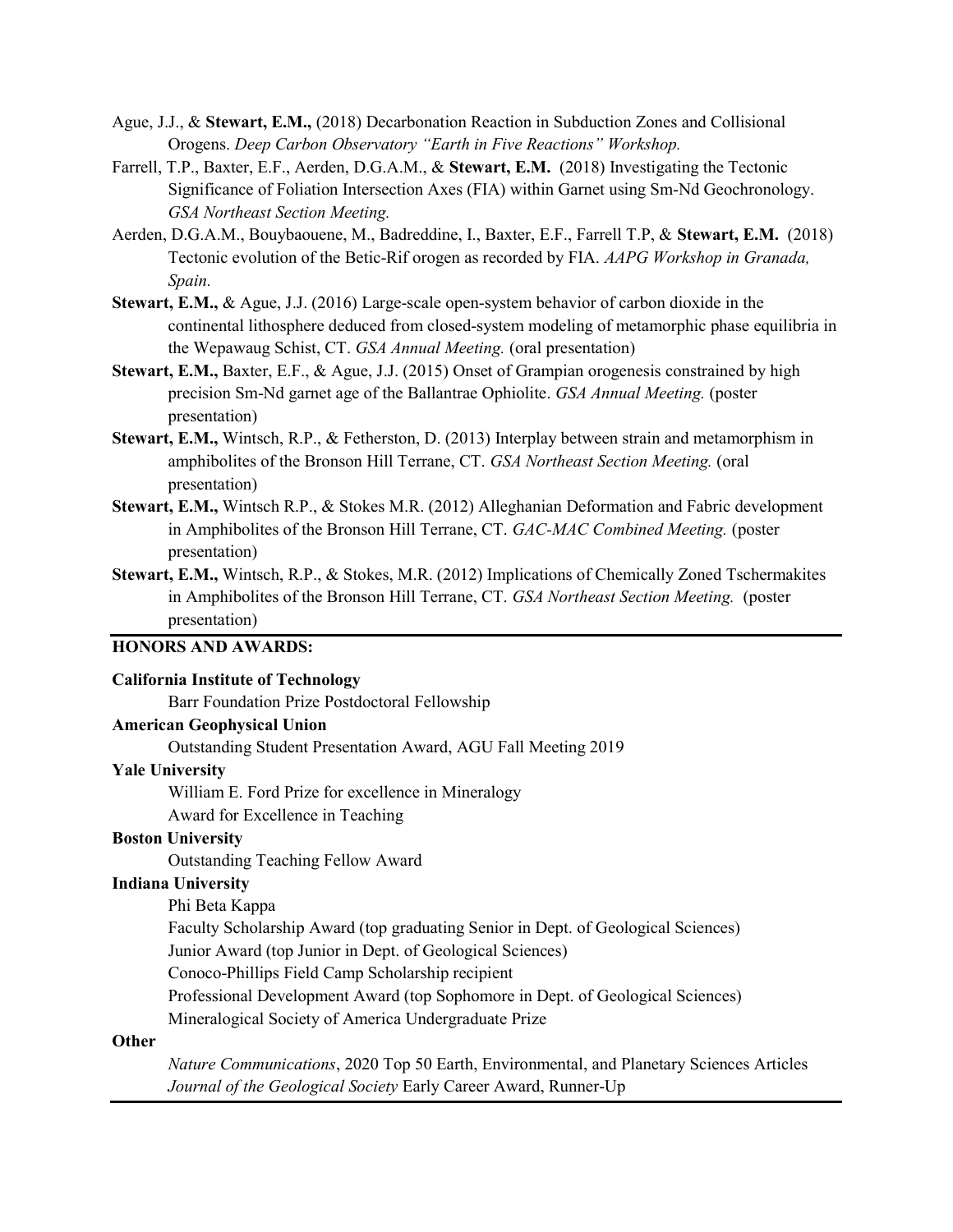## TEACHING EXPERIENCE:

Yale University Teaching Fellow:

Geology & Geophysics 111 "Dynamic Earth Laboratory" Fall 2015, Fall 2016

Boston University Teaching Fellow:

 Earth Science 101 "Evolution of the Earth" Fall 2013 Earth Science 222 "Mineralogy" Fall 2013, Fall 2014 Earth Science 424 "Igneous and Metamorphic Petrology" Spring 2014, Spring 2015

#### COMMUNITY ENGAGEMENT:

| "Ask-a-Geologist" Volunteer (2019 - 2020)                                                  |
|--------------------------------------------------------------------------------------------|
| Visiting local pre-K schools for interactive presentations on geology                      |
| Crete Museum of Natural History Outreach (2018 – 2020)                                     |
| Collaborating on the design of a traveling educational program about Aegean geology        |
| and the geologic carbon cycle                                                              |
| Peabody Museum Student Naturalist (2017-2020)                                              |
| Leading K-12 and university students in field experiences on Horse Island, CT              |
| "Rocks Beneath Our Toes" (RoBOT) program (2013-2014)                                       |
| Introducing High School students to lab- and field-based research at Boston University and |
| surrounding area                                                                           |
| серилсе.                                                                                   |

#### SERVICE:

Reviewer for Nat. Commun., Earth Planet. Sci. Lett., J. Geophys. Res. Solid Earth, and Chem. Geol. Grant proposal reviewer for Sloane Foundation Yale University, Graduate Student Assembly Representative (2019 - 2020) Yale University, President of the Dana Club (department-wide student organization) (2017-2018)

# RESEARCH EXPERIENCE:

| Clumped-isotope thermometry of talc formation in marble       |                                         |
|---------------------------------------------------------------|-----------------------------------------|
| Field Area: Alta, Utah                                        |                                         |
| September $2020$ – present                                    | Advisors: Claire Bucholz and John Eiler |
| Postdoctoral Fellow                                           | California Institute of Technology      |
| Major Discourse: Metamorphic decarbonation and carbon cycling |                                         |
| Field Areas: New England, USA; Syros & Tinos Islands, Greece  |                                         |
| August $2015 -$ August $2020$                                 | Advisor: Professor Jay J. Ague          |
| Ph.D. Candidate                                               | <b>Yale University</b>                  |
| Minor Discourse: Paleomagnetism of Precambrian rocks          |                                         |
| Field Areas: Northern Namibia; Transvaal Basin, South Africa  |                                         |
| January 2016 – May 2018                                       | Advisor: Professor David A. Evans       |
| Ph.D. Candidate                                               | Yale University                         |